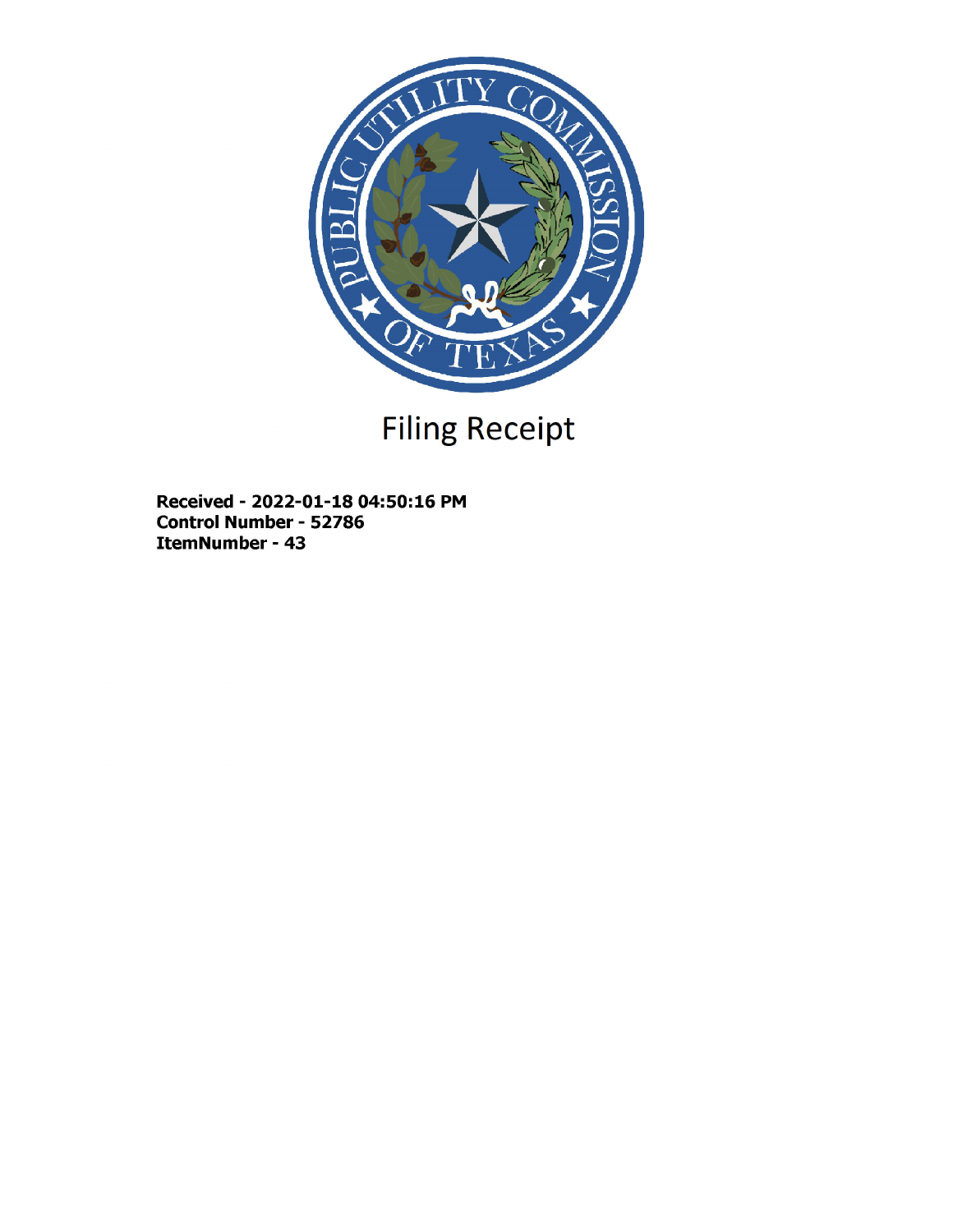### PROJECT NO. 52786

| <b>ERCOT COMPLIANCE REPORTS OF</b>  | <b>PUBLIC UTILITY COMMISSION</b> |
|-------------------------------------|----------------------------------|
| <b>GENERATION RESOURCE WINTER</b>   | <b>OF TEXAS</b>                  |
| <b>READINESS PURSUANT TO 16 TAC</b> |                                  |
| $\S 25.55(c)(4)$                    |                                  |

# PROJECT NO. 52787

# ERCOT COMPLIANCE REPORTS OF § PUBLIC UTILITY COMMISSION TRANSMISSION SYSTEM WINTER  $\S$  OF TEXAS READINESS PURSUANT TO 16 TAC §<br>§ 25.55(f)(3) §  $\S$  25.55(f)(3)

#### ERCOT'S FINAL REPORT ON WINTER WEATHER READINESS INSPECTIONS

Electric Reliability Council of Texas, Inc. (ERCOT) provides this final report regarding its inspections of generation entity and transmission service provider (TSP) winter-weather preparations conducted pursuant to the Public Utility Commission of Texas's (Commission) weatherization rule, 16 Texas Administrative Code (TAC)  $\S 25.55$ . As part of this report, ERCOT also provides updated information about the current status of assertions of good cause for noncompliance submitted with the winter weather readiness reports.

## I. Inspections and Review of Inspection Reports

As ERCOT noted in its December 30, 2021 status update, ERCOT and its contractors conducted inspections of generation facilities and TSP substations from December 2 through December 22, 2021, as required by 16 TAC §§ 25.55(d) and (g). During this period, ERCOT and its contractors inspected 302 generation resources and 22 TSP substations—a total of 324 facilities. In these inspections, ERCOT and its contractors reviewed the winter weather readiness report for each facility and conducted a physical inspection of the facility to determine the accuracy of the information in the report.

Of the 302 generation resources inspected, ERCOT's inspectors identified potential deficiencies at only ten resources with a total capacity of 2,129 megawatts, which represents about 1.7% of the total ERCOT generation fleet. As of January 17, 2022, all but three of these deficiencies have been addressed. These three units, which are operational, have a total capacity of 532 megawatts, or about 0.4% of the total ERCOT generation fleet. Of the 22 TSP substations inspected, ERCOT's inspectors identified potential deficiencies at six facilities. These were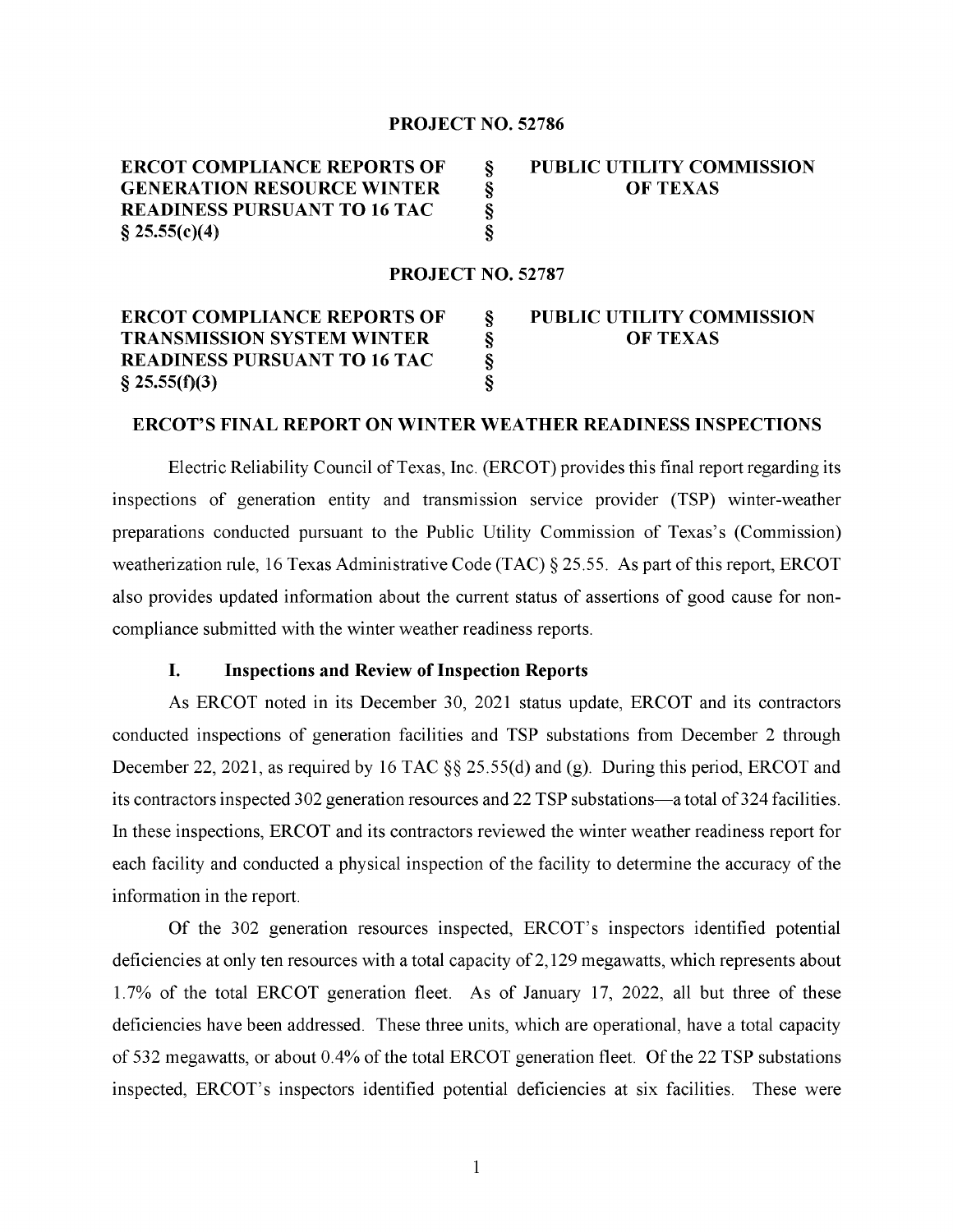generally minor items such as cabinet heaters out of service or missing weather stripping on cabinet doors on the day of inspection. As of January 17, 2022, all of these deficiencies have been addressed.

Since ERCOT' s last status update, ERCOT has conducted a more thorough review of the inspection reports. Each report consists of a completed report template, a checklist of specific items evaluated, and documentary evidence, including photographs.<sup>1</sup> Based on its review of these reports and the supporting documentation, ERCOT has concluded that the findings in the reports regarding compliance with the weather preparedness requirements of 16 TAC  $\S$ § 25.55(c)(1) and  $(f)(1)$  are reasonably accurate and reasonably consistent from facility to facility. In general, these inspections demonstrate that the owners of generation and transmission infrastructure in the ERCOT region have taken the Commission's weatherization mandate seriously and have demonstrated good faith in complying with the rule's requirements. In fact, many generation entities and TSPs adopted winter weatherization measures that go above and beyond these requirements. ERCOT expects to provide the inspection reports to generation entities and TSPs within the next week.

## II. Assertions of Good Cause for Non-Compliance

ERCOT also continues to monitor compliance associated with assertions for good cause that were submitted as part of the winter weather readiness reports. Under 16 TAC  $\S$ § 25.55(c)(6) and (f)(4), generation entities and TSPs may assert good cause for failing to comply with one or more weatherization requirements. ERCOT structured the readiness report form in a way that allowed entities to assert good cause for non-compliance with any of the individual subrequirements specified in each of the provisions in 16 TAC  $\S$ § 25.55(c)(1) and (f)(1).

In total, 312 of the readiness reports submitted by 127 generation entities included a total of 532 good-cause assertions, although only 244 of the readiness reports actually asserted noncompliance with one or more of the sub-requirements of the rule. A large number of the assertions reflect that certain requirements do not apply to the Resource based on its technology—for example, many wind generation owners have asserted good cause for non-compliance with the sub-requirements to confirm operability of air moisture prevention systems or to install wind

<sup>&</sup>lt;sup>1</sup> Some examples of photographs taken during these inspections are included in ERCOT Staff's January 17, 2022 report to the ERCOT Board of Directors, which is available at https://www.ercot.com/files/docs/2022/01/17/3 Weatherization and Inspection Update.pdf.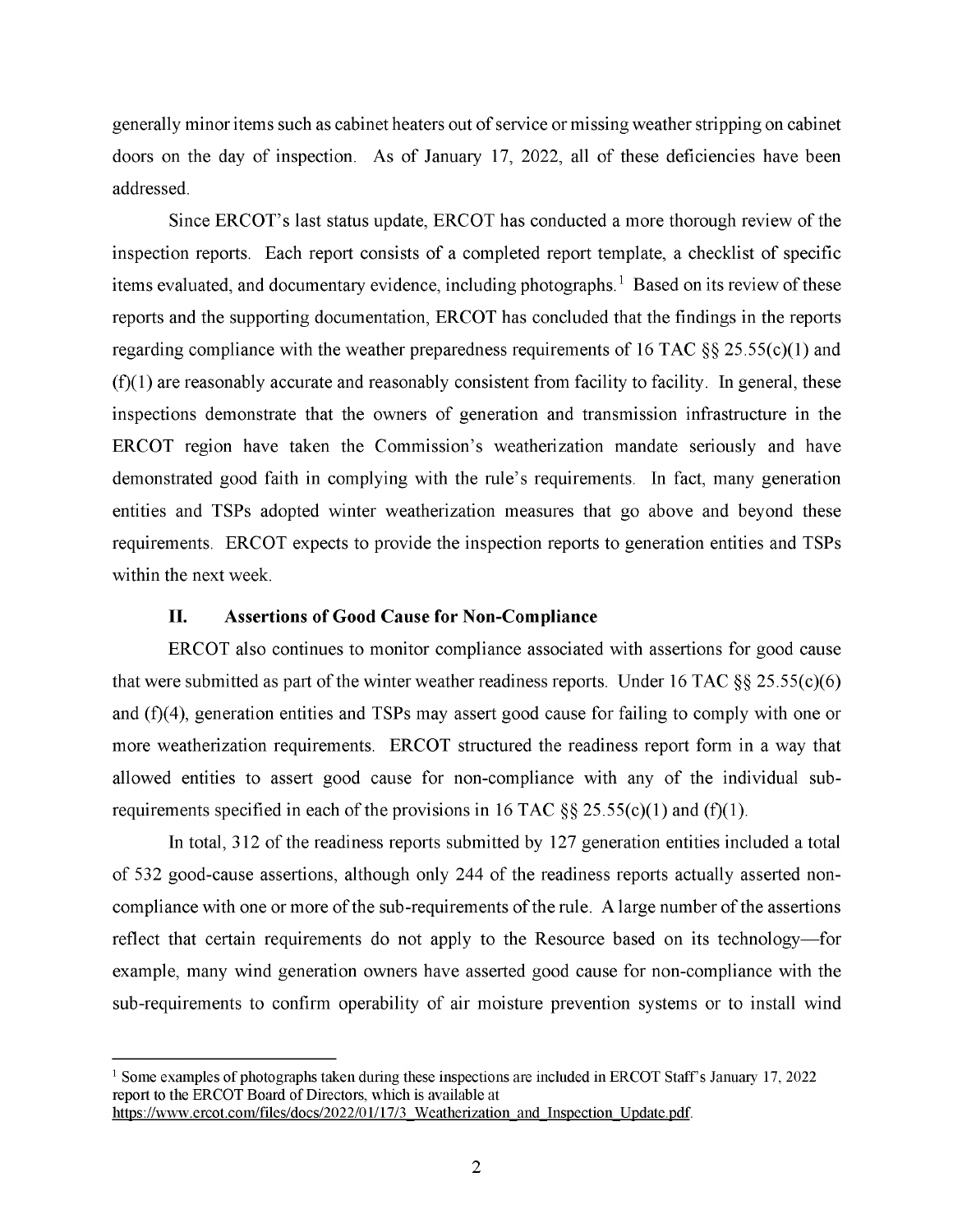breaks at the facility because these improvements are not relevant to wind turbines. For TSPs, nine of the readiness reports included a total of 16 assertions, although only four of the nine involved a claim of actual non-compliance with one or more sub-requirements in the rule.

The Commission's weatherization rule requires an entity asserting good cause for noncompliance to propose a compliance plan including deadlines for complying with each requirement for which good cause for non-compliance is asserted. See 16 TAC §§ (c)(6)(A)(iii),  $(f)(4)(A)(iii)$ . For generation entities, the majority of good-cause assertions that did not assert inapplicability based on technology proposed a compliance plan that included deadlines that have now already passed. For the vast majority of these, ERCOT has received verification that the additional weatherization measures needed as of the readiness report submission date have since been completed. In total, as of January 17, 2022, 427 of 532 good-cause assertions by generation entities have been resolved and closed out. For TSPs, 14 of the 16 good-cause assertions have been resolved and closed out. Figure 1, below, reflects the current status of all good-cause assertions.



*Fig. 1 : Status of Good-Cause Assertions* 

As shown in Figure 1, 45 good-cause assertions for generation entities are still pending because they involve compliance deadlines that have not yet passed, or because ERCOT has not yet received sufficient documentary evidence that confirms completion of the required weatherization measures. For those entities that have submitted a compliance plan, the majority of the proposed compliance dates are within the first quarter of 2022. In all cases, ERCOT will continue to track and resolve these remaining assertions to ensure Market Participants adhere to their compliance plan commitments. Entities are required to provide ERCOT updates on their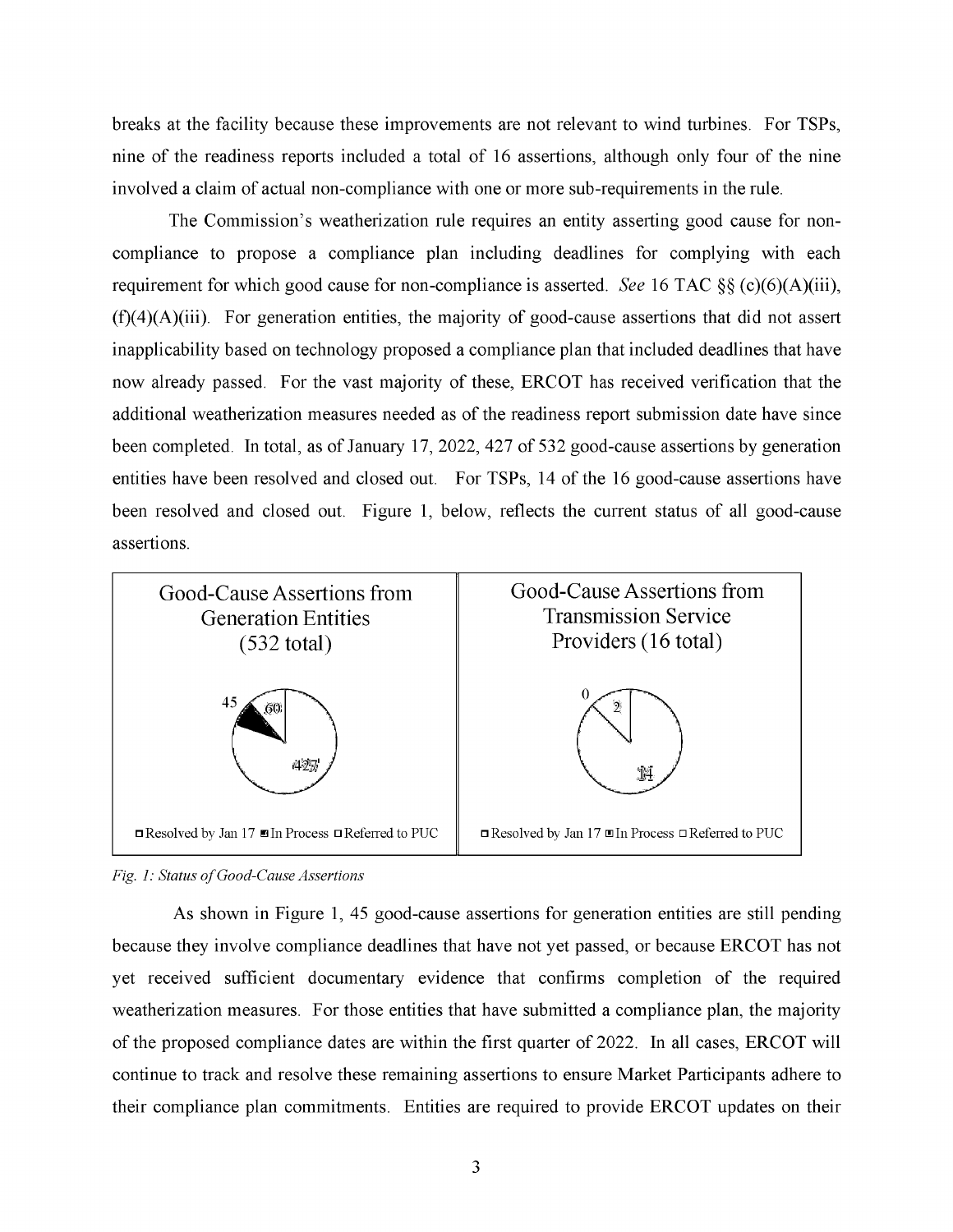progress twice each month. Entities that fail to comply with those commitments will be referred to the Commission for evaluation and enforcement.

ERCOT recommended that Commission Staff evaluate 60 of the good-cause assertions submitted by generation entities and two of the good-cause assertions submitted by TSPs because ERCOT disagreed with the assertion or because the assertion did not provide sufficient information to justify the assertion. Consistent with the procedure specified in the weatherization rule, Commission Staff has reviewed these assertions and submitted notices of disagreement with 14 generation entities' and two TSPs' assertions of good cause in the above-captioned projects.

When Commission Staff disagrees with a generation entity's or TSP's assertion of good cause, the rule requires that entity to initiate a proceeding at the Commission seeking a good-cause exception in order to preserve the assertion of good cause. See 16 TAC  $\S$ § (c)(6)(C), (f)(4)(C). As of January 17, 2022, five generation entities and no TSPs have initiated formal proceedings to preserve claims for good cause where Commission Staff had issued notices of disagreement. ERCOT is a party to these proceedings and will provide a formal recommendation on these assertions at the time designated by the presiding officer in each case, as required by the rule. Several generation entities and TSPs responded to Commission Staff' s notice of disagreement by asserting that they have since completed their weatherization measures and are now in compliance with the weatherization rule.

ERCOT appreciates the Commission's consideration of this report and would be pleased to provide the Commission any additional information it may need regarding the information in this report. ERCOT will continue to assist Commission Staff in its enforcement of the weatherization requirements in Rule 25.55.